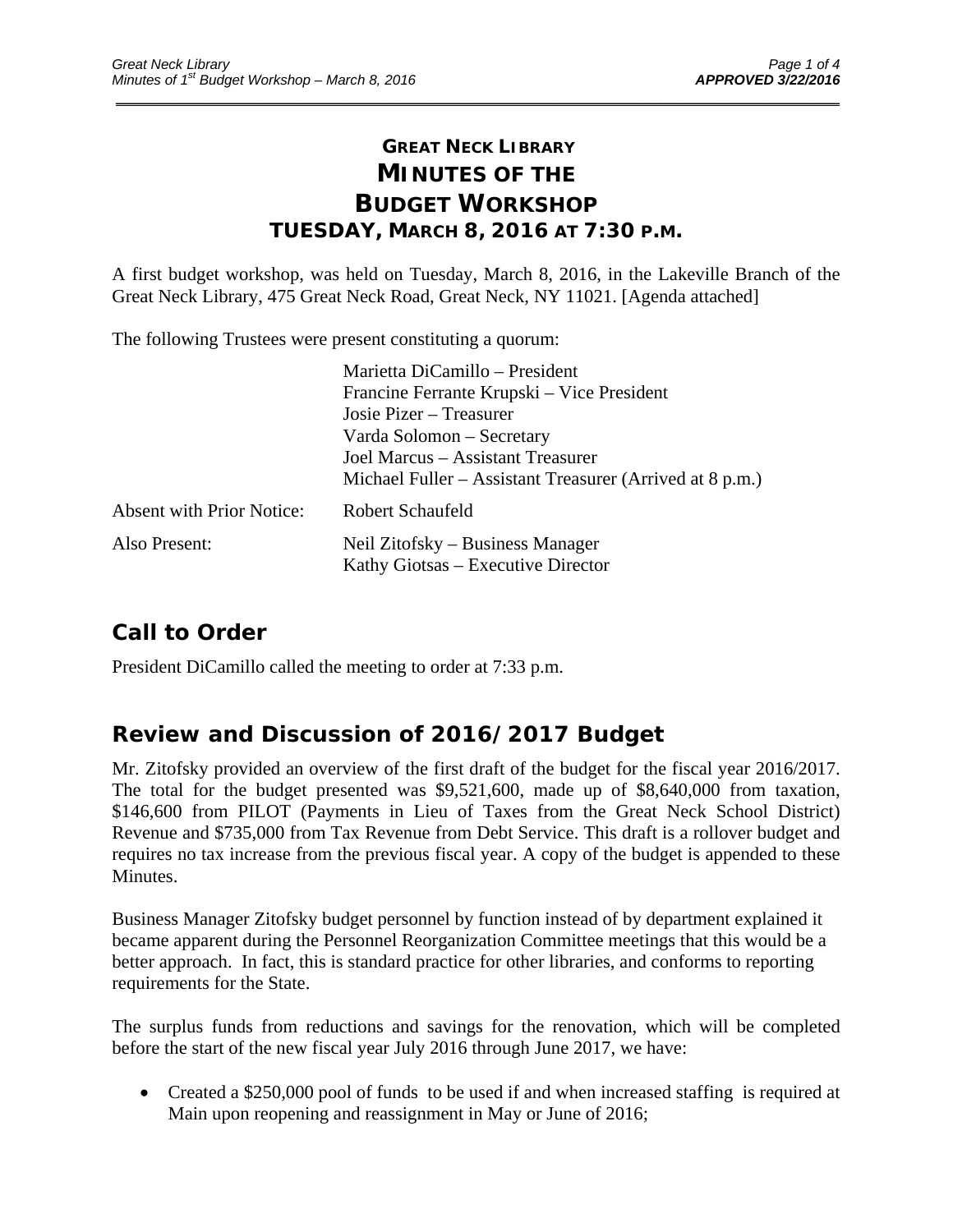• Provide for a \$100,000 transfer to the Main Building fund to fund start-up costs for a STEM lab;

 $\overline{\phantom{a}}$  , and the contract of the contract of the contract of the contract of the contract of the contract of the contract of the contract of the contract of the contract of the contract of the contract of the contrac

• Provided a \$300,000 transfer to the Automated Library Fund to allow for implementation of RFID technologies.

This draft budget will be revised to include suggestions from the Board and presented at the second budget workshop on March 15, 2016.

These Minutes provide highlights and comments on the  $1<sup>st</sup>$  draft budget:

### REVENUES

Estimated Total Tax Revenue of \$ 9,521,600, remains unchanged.

Slight re-allocation of \$1,500 to cover DASNY fees (line 5 and 6, column U).

#### OPERATING REVENUE

Trustee Solomon asked for discussion on some of the numbers.

Non-Resident Registration Fees (line 13) have decreased. It is believed that once the Main Branch re-opens, these amounts will increase.

Fines (line 14) have decreased. This is believed to be in direct relation to a decrease in circulation. There was consensus to drop the line projection to \$35,000.

E-Commerce (line 15) was reduced from \$4,500 to \$4,000 based on current year's receipts.

Revenue for Copy Machines (line 17), Mr. Zitofsky must check the figures. A decrease due to the possibility of the scanners was discussed. President DiCamillo felt that the scanners have a capital value and some consideration should be given for replacement as there is wear and tear. Trustee Pizer requested Mr. Zitofsky find out the life cycle of the scanners.

Room Rental Fees (line 21). President DiCamillo stated the Policy Committee is reviewing the current room fees. Discussion ensued and it was agreed that the line should remain with no item amount.

*Public Comment: Karen Rubin* 

Interest on Savings (line 25) was currently projected at \$4,500. The Board of Trustees felt that it was more realistic to reduce this amount to \$3,000.

### SALARIES AND BENEFITS

Mr. Zitofsky discussed column T for the 2016-2017 that contains current staff at current hours plus the vacancies of Assistant Director, Head of Programming Outreach, Head of Information Technology and an open position in Levels.

*Public Comment: Naomi Penner*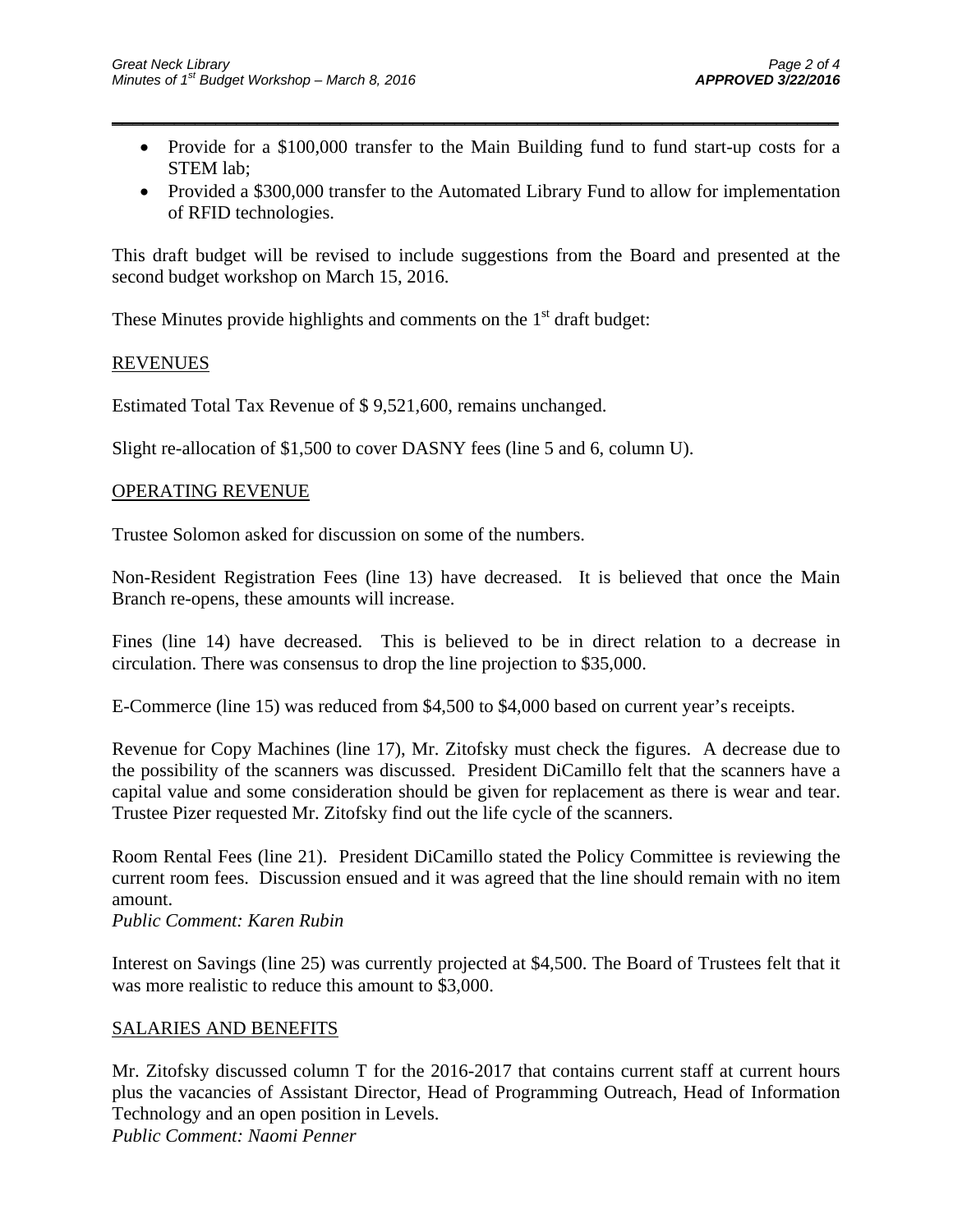Business Manager Zitofsky noted that a provision of \$251,000 has been made for staffing and the Personnel committee will adjust when we move back to the Main Branch to bring staffing levels up as needed. These requests will need to be justified, vetted by committee and then brought to the Board of Trustees.

 $\overline{\phantom{a}}$  , and the contract of the contract of the contract of the contract of the contract of the contract of the contract of the contract of the contract of the contract of the contract of the contract of the contrac

*Public Comment: Karen Rubin, Naomi Penner* 

## LIBRARY MATERIAL AND PROGRAMS

Adult Books (line 109) funds have been increased \$25,000 as the need to purchase new fiction and biographies is ongoing.

Databases and E-Books (line 112) funds have been increased.

Newspapers on Microfilm (line 120) were discussed. Are these available online? Mr. Zitofsky will look into this. A suggestion was made by a public attendee to see if a PDF file could be made available.

*Public Comment: Karen Rubin* 

Internet Service Provider (line 123), Schedule M was discussed. Additional provision of \$4,000 was made for enhanced bandwidth. Trustee Pizer asked if a discount was available for multiple sites. Mr. Zitofsky said this can be looked into after a recommendation is made from the Technology Committee.

*Public Comment: Naomi Penner* 

### ADMINISTRATIVE EXPENSE

Computer Supplies (line 145). President DiCamillo requested a full inventory of toner cartridges.

Recruitment and Training (line 151) has been increased by \$5,000. President DiCamillo requested a full schedule for this item.

Conference Fees and Expenses (line 153) has been increased by \$15,000. After discussion of various conferences, it was agreed to increase this amount further.

President DiCamillo asked for Mr. Kiswani's findings, when received, be incorporated in this budget if need be.

#### *Public Comment: Karen Rubin, Naomi Penner*

President DiCamillo responded to the public comments regarding a delivery service and NLS. A delivery system needs to be researched.

### BUILDING AND OCCUPANCY

Landscaping (line 194). After discussion, it was felt that this amount should be increased to \$20,000.